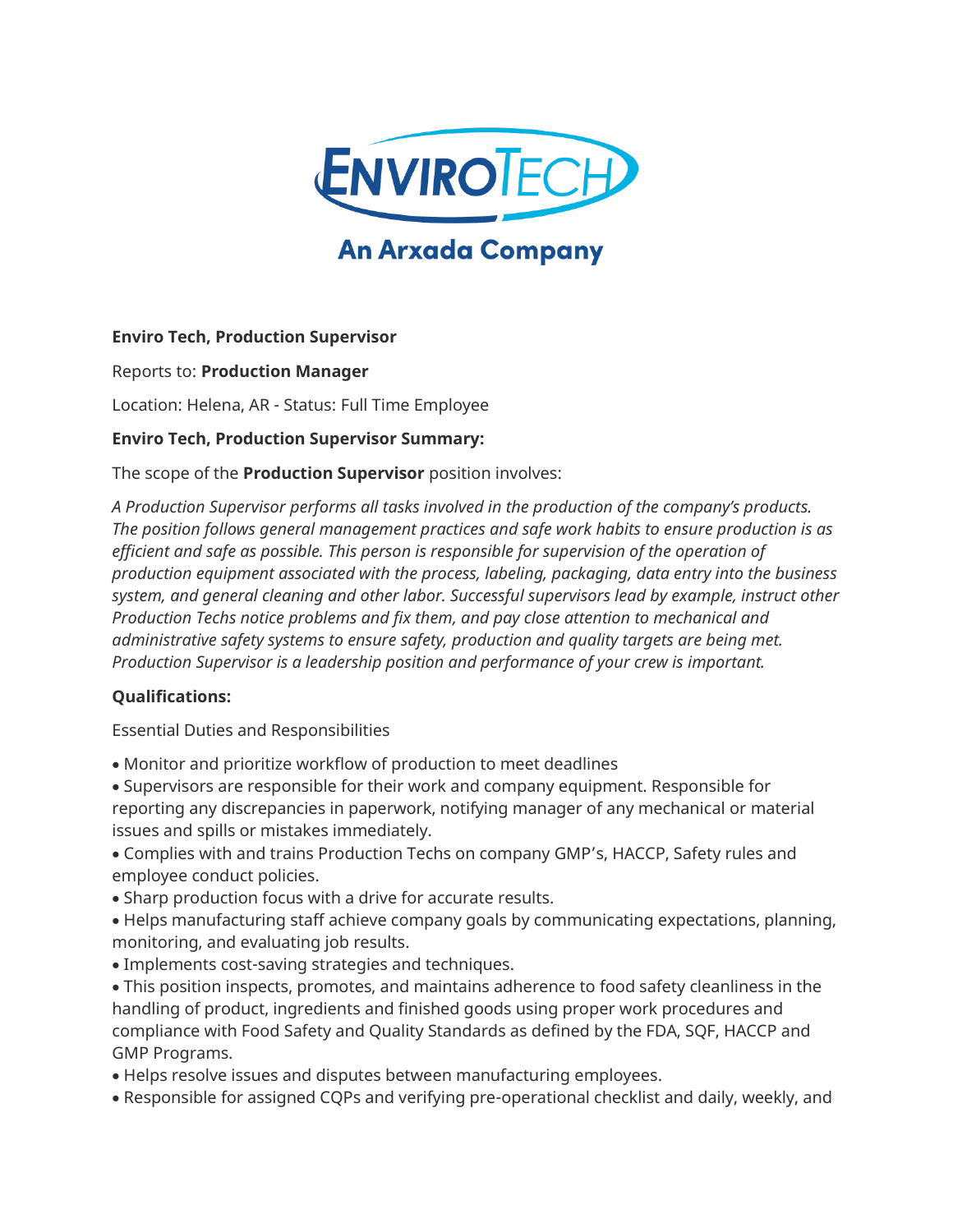monthly inspections for Food Safety and Quality program.

• Counsels employees on how to achieve an optimal output or workflow.

• Understands procedures and emergency operations for bulk PAA and BromMax manufacturing.

• Makes sure Production Techs maintain a clean and safe work area, that they return tools and equipment back to their proper area for storage, clean and ready for re-use, after each use. Ensures trash containers are emptied as necessary and loose items are in their proper place of storage.

- Assist with counting of physical inventory.
- Wear the proper safety equipment when required.

• Contributes to team effort by accomplishing plant improvement projects and offering help in other departments if needed.

• Assist with the onboarding process of new hires.

• Must have the ability to complete batch tickets, compliance documents, inventory transfers, and internal work orders properly without instruction from manager.

• Needs to have the ability to detect if there is a problem with a valve, pipe, pump, air compressor, mix motor, pack station, and any other common equipment.

• Responsible for properly handling hazardous chemicals and understanding the proper procedure if a spill occurs.

• Must be trained in the principles quality control (titration, density, and atomic absorption).

• Understands the basic principles of halogen and oxidative chemistry.

• Emphasizes safety and completing secondary tasks with other production employees on a regular basis.

- Manages the production department in the absence of the manager.
- Must be proficient in Chempax Module III software.
- Ensures that all batches are finished in a timely manner. If the batches are delayed for any reason, the operator 1 will log the reason in the batch ticket and correct the delay immediately.
- Assists manager with training production personnel.

• Assists the manager in keeping stock of all rework and returns. Rework and returns should be tested, quarantined, marked, and reworked in a timely manner. This operator should keep a high priority on keeping rework stock at 0.

• Emphasizes safety and completing secondary tasks at production meetings.

• Production Supervisors should have mastery of operation of all production equipment, including PLC's.

• Generates maintenance request and supply orders. The supervisor is responsible for the condition of equipment, piping, fittings, instrument and scale calibration, and general condition of production areas.

- Oversees all batches, packaging, repacking, clean-up, labeling, and transport to warehouses.
- Keeps all production records in a secure and organized manner. All files should be well organized accessible in this manager's absence.

• Contributes to team effort by accomplishing related projects and offering help as needed.

#### **Education and/or Work Experience Requirements:**

• • High School Diploma or GED required.